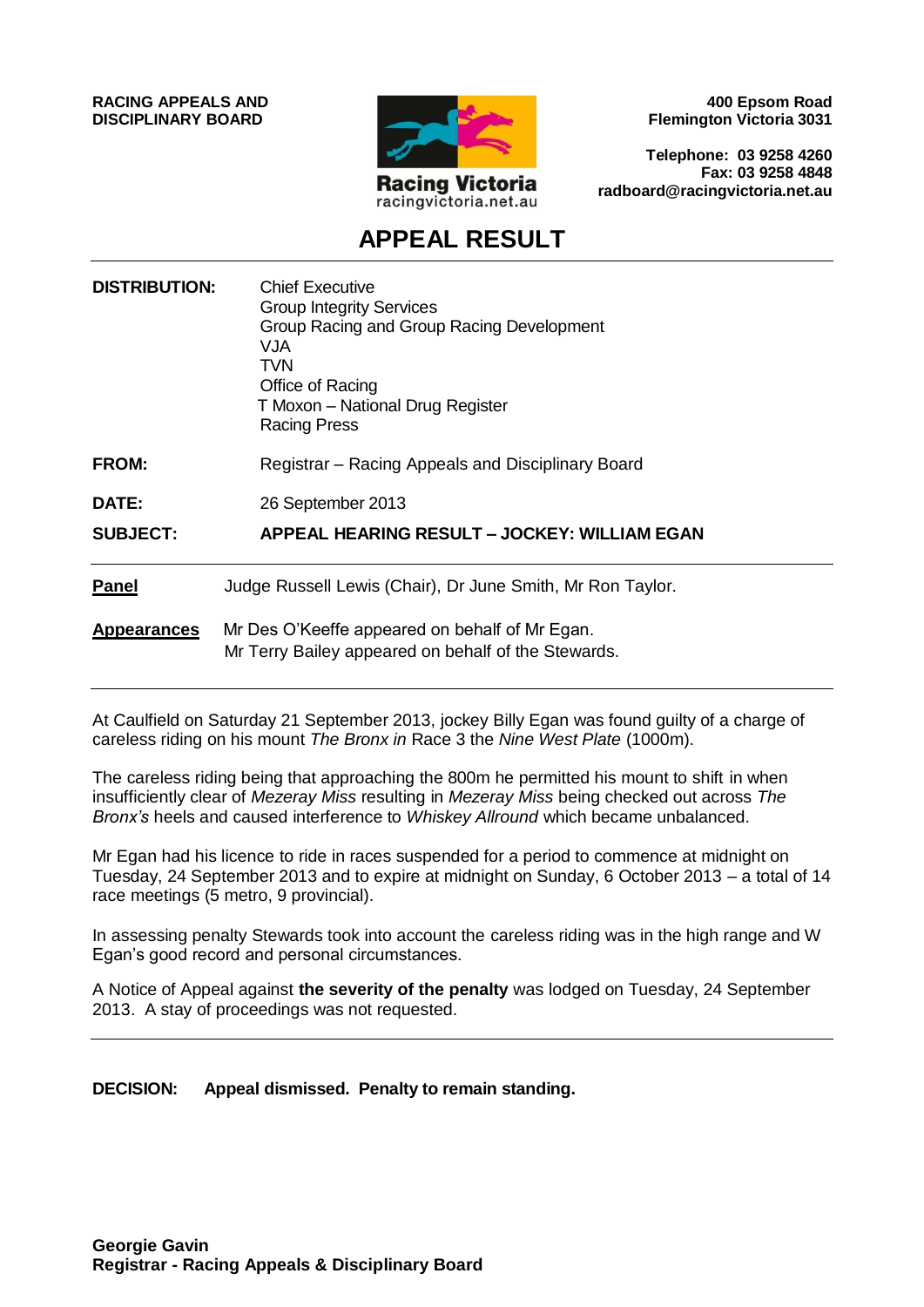# **TRANSCRIPT OF PROCEEDINGS**

# **RACING APPEALS AND DISCIPLINARY BOARD**

\_\_\_\_\_\_\_\_\_\_\_\_\_\_\_\_\_\_\_\_\_\_\_\_\_\_\_\_\_\_\_\_\_\_\_\_\_\_\_\_\_\_\_\_\_\_\_\_\_\_\_\_\_\_\_\_\_\_\_\_\_\_\_

**HIS HONOUR JUDGE R.P.L. LEWIS, Chairman DR J. SMITH MR R. TAYLOR**

# **EXTRACT OF PROCEEDINGS**

#### **DECISION**

# **IN THE MATTER OF THE NINE WEST PLATE OVER 1000 METRES AT CAULFIELD ON 21/9/13**

**JOCKEY: WILLIAM EGAN**

# **MELBOURNE**

# **THURSDAY, 26 SEPTEMBER 2013**

MR T. BAILEY appeared on behalf of the RVL Stewards

MR D. O'KEEFFE appeared on behalf of the Appellant